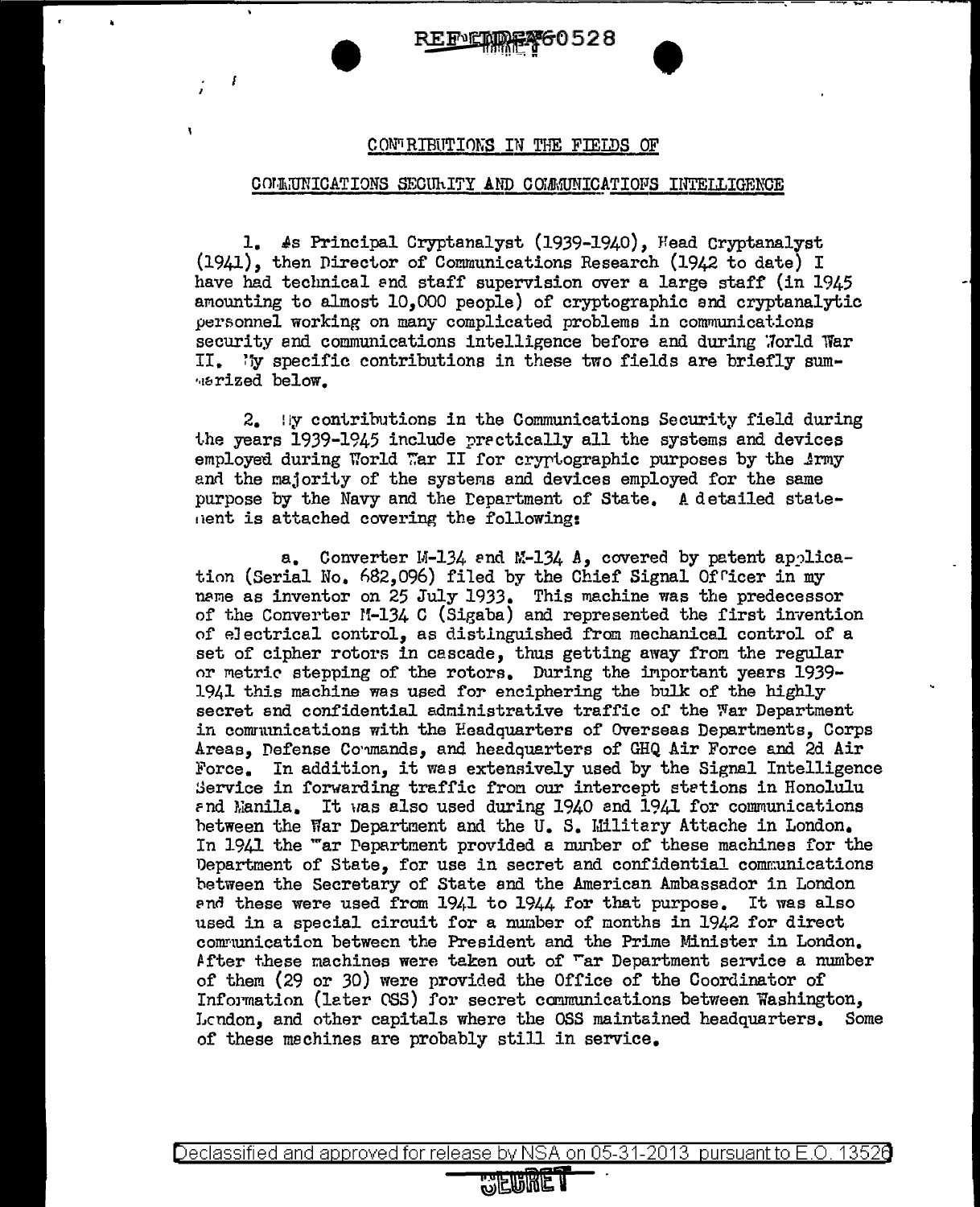• b. Converter M-134 C, covered by patent application (Serial lfo. ?0,412) filed on 23 1.!arch 1936 by the Chief Signal Officer in the name of Friedman and Rowlett as joint inventors, arose as a result of studies having the aim of improving Converter M-134  $A$ . About 15 June 1935, Rowlett conceived the idea of using a set of rotors in the M-134 A. Rowlett and I then jointly developed the idea by setting down on paper various methods by which it could be applied in practice to the  $M-134$  A. All of these methods were disclosed to the Navy, then engaged in attempts to improve their own unsatisfactory Mark I ECM. The Navy took one of these methods and incorporated it in the design of their Mark II ECM, work on which was begun in January 1938 by Navy contract with the Teletype Corporation. This was done, however, without advising us or anybody else in the Signal Corps until Uarch 1939, when the Teletype engineers brought to Washington the first completed set of drawings of the Mark II ECH, at which time Rowlett and I were invited to the conference with the engineers. A first model was built end delivered on 3 February 1940. Further development was on a completely joint Army-Navy basis and on 19 June 1940 the Signal Corps added its order of an initial 85 machines to the Navy order. On 17 March 1941 the first 10 machines were delivered to the Signal Corps end were given a prompt service test, proving the machines highly setisfactory. In successive contracts the !rmy procured a total of *3392* machines and almost 2000 were in service by March  $1944.$  The Navy also procured a larger quantity. In the Army the machines were distributed to all commands down to and including HQ of Divisions. They were also used in all important fixed headauarters in the Communications Zone, in all theaters and in the U.S. Whenever and wherever the late President went during the Mar, the Sigaba went too, on the Presidential Train, at Hyde Park, Yalta, etc. For further information regarding its value in Joint Army-Navy communications, see the detailed notes attached. When that neither the Germans nor the Japanese were able to solve our Sigaba traffic, though we were able to solve their high echelcn traffic, obtaining intelligence of great

**ID:A60528** 

REF

=10111114

diplomatic, strategic, and tactical value. In view of the foregoing, the Sigaba contributed materially to our success in the war.

c. Converter M-228 (Sigcum, Sighuad), covered by patent application (Serial No.  $443,320$ ) filed on 16 Hay 1942 by The Chief Signal Officer in the nane of Friedman and Rowlett as joint inventors, was a cryptographic machine to protect teJetype communicetions, by providing for automatic off-line or on-line (keyboard) encipherment, transmission, reception, decipherment, and printing of messages (in a single operation) at the rate of over 360 characters per minute, with high security. On 12 March 1942 the first two models, constructed at Fort Uonmouth, were given a satisfactory service test. On 18 June 1942 the Navy witnessed a demonstration of the machine end decided to procure 200. By 5 June  $1944$  a total of 3200 machines had been manufactured and  $1488$  in service, including 200 by Navy. In May 1943 the machines were used in the United Kingdom to link together all U. S. Army headquarters

2

I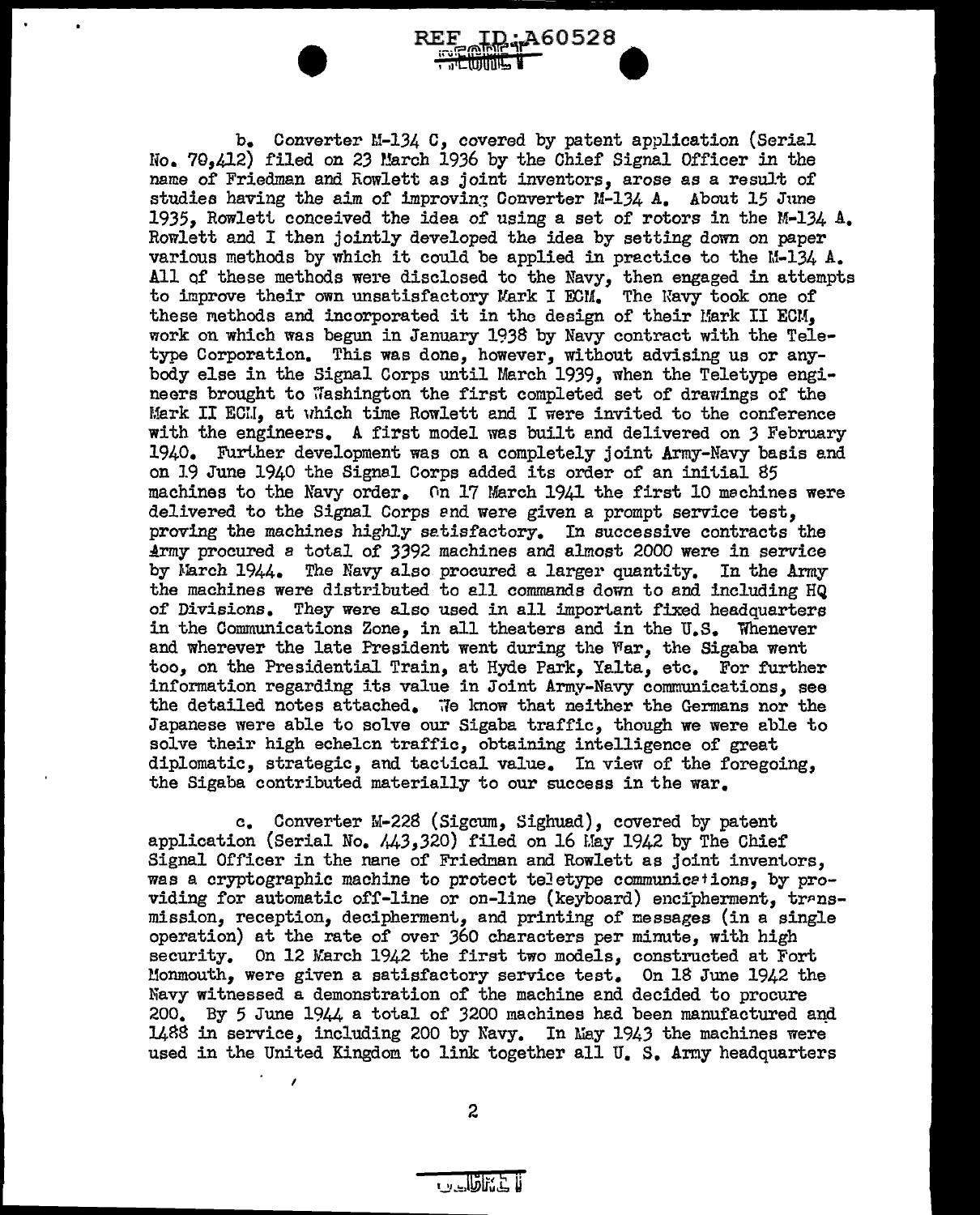in the Defense Teletypewriter Network and these machines were used to encipher a tremendous volume of messages, including raw material for cryptanalysis from all intercept stations. Most of the traffic that was sent by radio teletype was confidential, but on land lines secret teletype-messages could be sent by this machine. A modification (Sighuad) permitted use of the mchine for transmitting weather data (secret) by the Air Force in two theaters; the same modification permitted use of the machine for secret messages between ceriain headquarters in Washington. In April 1944 the War Department approved a policy under which the machine could be turned over to the British for use in Combined Communications.

:A60528

•

 $\mathbf{r}$ 

For further information on these machines and additional items relating to contributions in the Communicetions Security field, see detailed account attached hereto.

d. Cipher Device ll-138, covered by patent application (Serial No. 300,212) filed on 19 October 1939. Thousands of these devices were manufactured. For several years this device formed the basis of the Strip Cipher System, which carried a large part of the secret and confidential communications of the Army, the Navy, and the State Department. In the Army it still serves as the back-up system for Converter M-134 C (Sigaba) and as the primary system for Posts, Camps end Stations as well as for circular messages to military attaches. In the Navy and in the State Department it is still used to a considerable degree for secret and confidential traffic.

e. Throughout the years mentioned, in my capacity as Head Cryptanalyst and later as Director of Communications Research, many problems in security were brought to my attention and I believe that my long experience in the field formed a solid foundation for mature, sound judgment in arriving at practical and satisfactory answers thereto. Some of the items that may be menticned here are the following:

- (1) In 1941, as a result of my special study of the manner in which Army and War Department cryptographic communications were then organized, I evolved and developed the idea of the "Cryptonet" system, which has worked in a highly satisfactbry manner in practice.
- (2) The studies and development of Converter  $11-209$ , over 100,000 of which were produced end distributed in the Army and Navy.
- $(3)$  The "Stop-gap" or temporary-expedient system of doubleloop key-tape encipherment of teletype transmissions.
- $(4)$  The "one-time tape" or Sigtot system.
- (5) The development of voice security equipment, including the "Sigsaly".

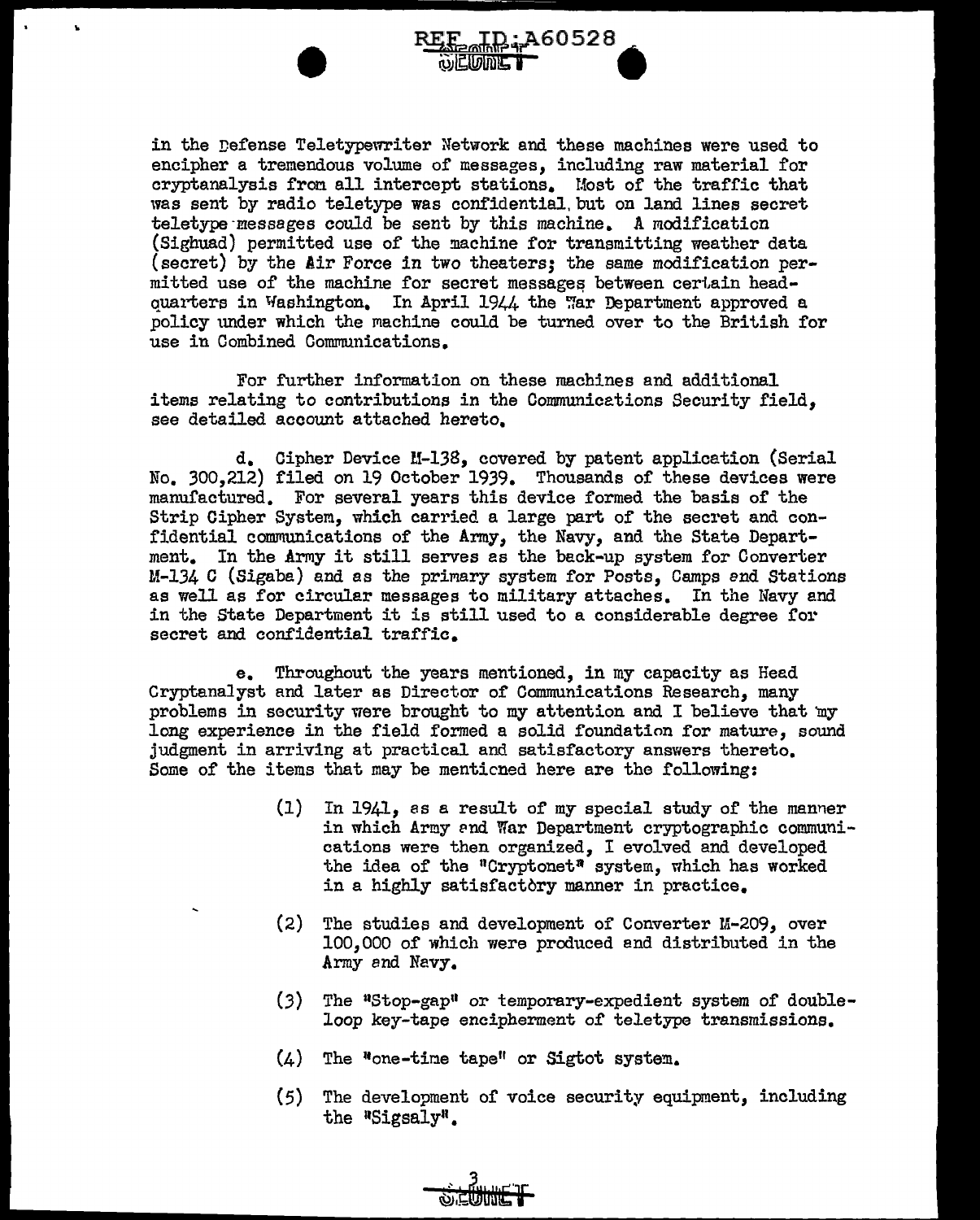$(6)$  The development of the "Synchronous Polarity Reversal  $System<sup>n</sup>$  of Cifax, which is based upon an important modification (by Lt. Colonel Rosen) of the principles disclosed in my (secret) patent application (Serial no. 473,193) filed on 3 June 1943.

**1 REPORT 100010** 

f. I also was a member of the Ad Hoc Oonmittee, consisting of two Navy and two Army members, appointed in  $1944$  by the Joint Communications Board to look into the matter of communications security in all non-Military departments and agencies; the work of this Comnittee resulted in the establishment by Fresident Truman of the Cryptographic Security Board, consisting of the Secretaries of the State, War and Navy Departments.

..

 $\mathbf{v}$ 

 $3.$  My principal contribution in the communications intelligence field, directly applicable to our operations in World "Ar II, was in connection with the solution of the Japanese cipher machine (purple system) employed by the Japanese Foreign Office in its highly secret communications with its Embassies and Legations. As Principal Cryptanalyst in the years 1939-1941 I was in charge of the cryptanalytic staff that studied this problem from February 1939, when the first traffic in that machine appeared, until September 1940, when we were eble to hand in the first translations. Ry careful analytical reasoning, long and arduous study of the external cryptographic phenonena exhibited by the messages, by correct reasoning, and a wide knowledge of cryptographic mechanisms we were able to fathom the mystery underlying the functioning of the Japanese machine and to construct, without ever having seen the original itself, machines which would duplicate the functions of the Japanese machine. So far as I am aware, this is the first time in cryptanslytic history that a machine of such cryptographic complexity was completely reconstructed by pure analysis.

As to the importance of that solution I need only refer to the disclosures of the current Joint Congressional Investigation of the Pearl Harbor Attack by the Japanese and to certain statements contained in the Chief of Staff's letter to Mr. Dewey. While the solution represents the achievement of a cooperative effort by a number of people, it was made possible by good coordination, and proper technical direction of a fair number of skilled cryptanalytic personnel who were selected and trained by me and who worked under my direction for over 18 months as a harmonious team. I do not believe that this machine was solved by any other cryptanalytic organization. We know that the very competent British organization failed in its efforts to solve this problem, for we gave them the solution Pnd a machine in January 1941. Nor did the German cryptanalytic staffs who attempted it gain any success.

During the succeeding years,  $1941-45$ , the Agency accomplished many feats in cryptanalysis, too numerous to mention. The diplomatic communications of many countries were read, some almost in toto; the

4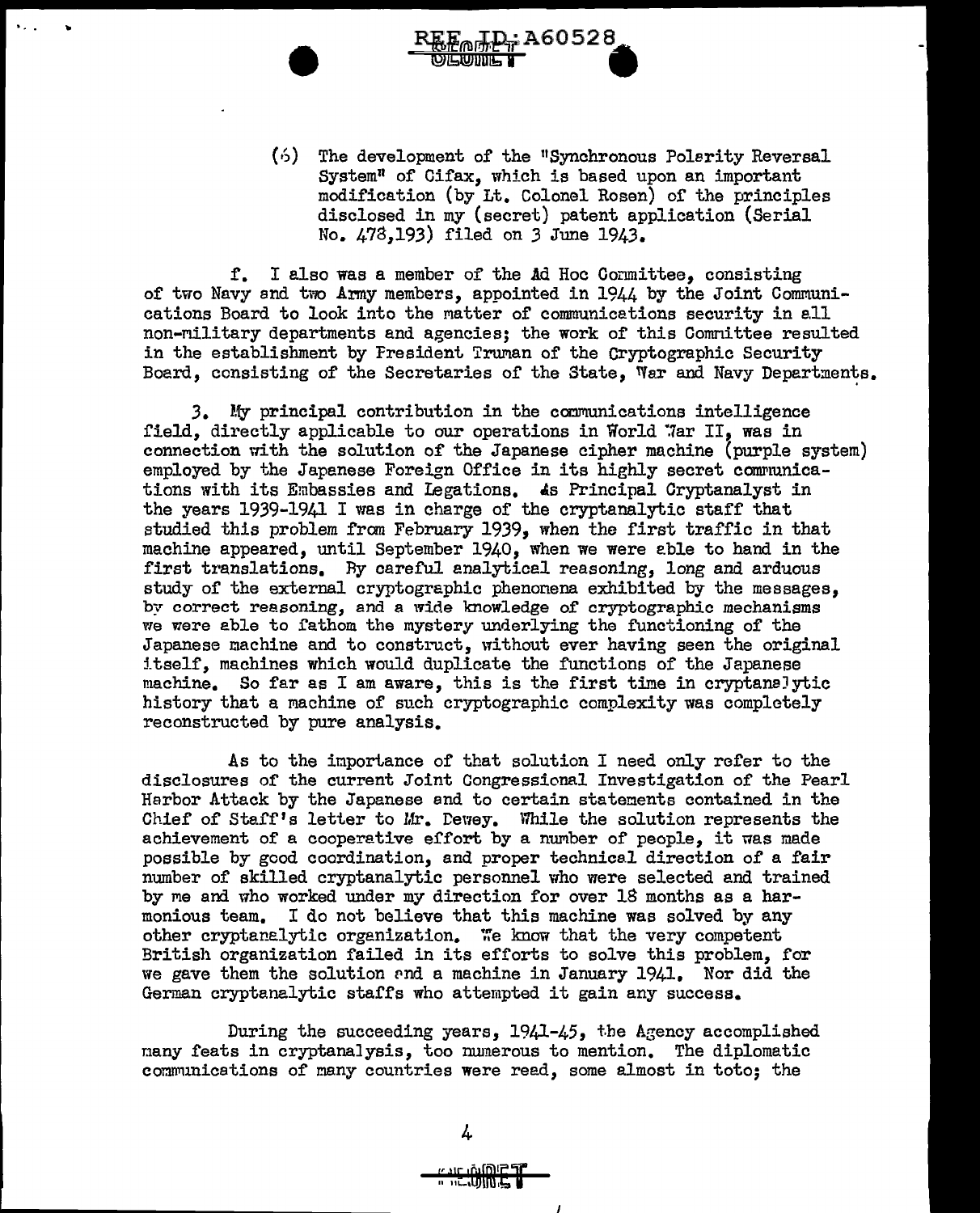secret communications of the Japanese Army and Lir Force wore read to a considerable degree, contributing greatly to our victory in the Pacific. In my capacity as technical adviser to the Chief of the Agency, and having Staff Supervision over all the technical operations or the Agency, I was always consulted by him and acted as advisor to all Chiefs of Divisions and Branches in these operations. The extent to which the Agency engaged in the research, development, and use of high-speed analytic equipments to facilitate the application of cryptanalytic techniques and processing is worthy of mention, and my technical advice and collaboration was used in all these cases.

REF. JD: A60528  $\mathcal{L}$  is a set  $\mathcal{L}$  if  $\mathcal{L}$  is used to  $\mathcal{L}$ 

•<br>•

..

 $4.$  From my earliest days of duty in the Office of the Chief Signal Officer I have taken a deep interest in the preparation of texts for use in training military personnel in cryptography and cryptanalysis, and the War Department has published a series of such texts which were written and prepared entirely by me. I regard the writing or this literature, which was extensively used at the various Anay Signal or Communications schools, and in the  $\pm r$ my Extension Courses, as one of  $m$  werv important contributions to the war effort. I believe that this my very important contributions to the war effort. material represents an important contribution to the science of cryptology, because for the first tine its basic principles and techniques, hitherto scattered in a most chaotic, disorganized manner in foreign literature, were set forth in a scientific, logical, orderly and clear manner; and consistent, adequate and scientific terminology used in this work. Upon them were also based a long series of graded exercises, with approved solutions, also prepared by me, which were used in conjunction with the texts by thousands of enrollees in the Army Extension School, in the various schools throughout the Army during the war, in the special schools in cryptography and cryptanalysis at Fort Monmouth (later at Vint Hill Farms Station), and at Arlington EaJl Stetion itself, to train thousands of new employees. All or nost of these texts were also used by the U.S. Navy, the U. S. Coast Guard, the Federal Bureau of Investigation, and the Departnent of State; copies were also officially furnished the Canadian and British Government.

It was at my suggestion that the "ar Department, on 11 October 1930, formally established the Signal Intelligence School in 'Tashington, for training Regular Army officers in signal intelligence operations. I served as the Director of that School, in addition to my other duties, organized the 2-year course given, and directly supervised the instruction. The fact that of the nine Army greduates (there were two officers from the U. S. Coast Guard and they also worked in the cryptologic field later) seven came to occupy top-level positions in communications intelligence and communications security work during the war.

In addition to the foregoing, numerous technical papers were written by me in my spare time; these were usually published by the  $~\tau$ ar Depertment as secret or confi $\epsilon$ ential documents, or they appeared